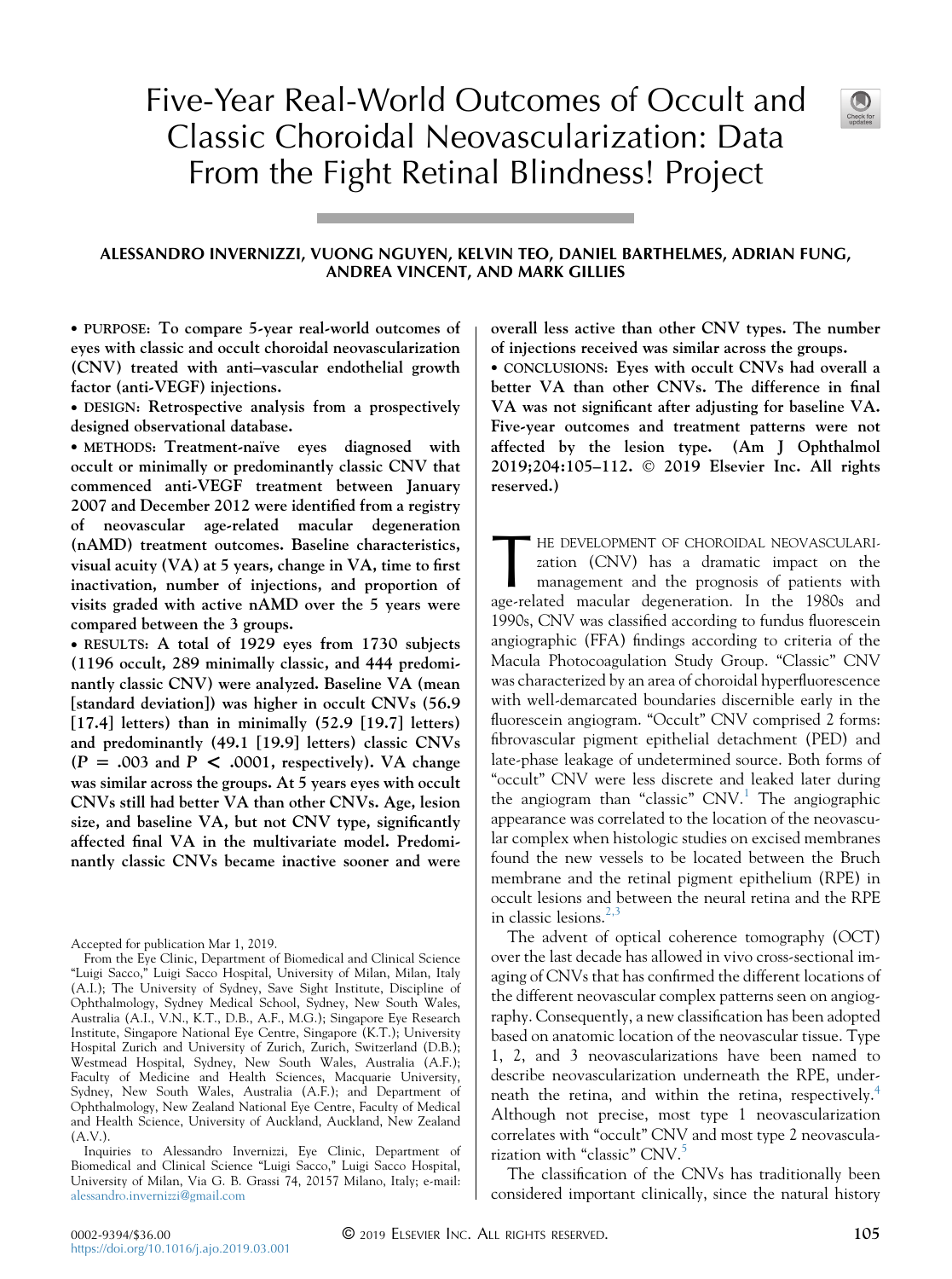of the disease and its response to certain treatments varied between the CNV types.<sup>[6,7](#page-6-0)</sup> This was particularly true when first-line treatment of CNV was by macular photocoagulation or photodynamic therapy (PDT) with verteporfin.<sup>8-10</sup> The pivotal phase 3 studies of ranibizumab, an antibody against vascular endothelial growth factor (VEGF), for neovascular age-related macular degeneration (nAMD), were split into the ANCHOR study for predominantly classic CNV(classic component >50% of the lesion size), $^{10}$  $^{10}$  $^{10}$  which included PDT for eyes randomized to control therapy, and the MARINA study of occult lesions, which included sham-treated controls, since PDT was ineffective for these lesions. $11,12$ 

The significance of CNV classification has declined as anti-VEGF agents were found to be effective in treating nAMD patients regardless of the lesion type. $11-13$  A recent analysis on large cohorts of patients treated with anti-VEGF agents in a randomized controlled trial (RCT), however, reported that classic CNV may have worse long-term outcomes.<sup>[14](#page-6-0)</sup> New RCTs to test antiangiogenic drugs also list the presence of specific CNV types among their eligibility criteria.<sup>[15,16](#page-7-0)</sup>

The current clinical relevance of classifying CNVs in nAMD eyes is uncertain. The aim of this study was to assess the real-world outcomes of eyes with nAMD according to their physician-reported FFA-based classification of CNV type in order to determine whether there are differences in visual outcomes, number of injections required, and percentage of visits at which the CNV lesion was graded as active over 5 years.

## METHODS

THIS STUDY FOLLOWED THE STROBE (STRENGHTENING THE Reporting of Observational studies in Epidemiology) checklist items for reporting observational study data.<sup>1</sup>

 DESIGN AND SETTING: Data were obtained from the Fight Retinal Blindness! (FRB!) database, which prospectively tracks real-world outcomes of treatments for ocular conditions, predominantly nAMD, during routine clinical practice. The FRB! database has been endorsed by the International Consortium for Health Outcomes Measurement to track its minimum set of standardized outcome measures for macular degeneration.<sup>[18,19](#page-7-0)</sup> Details of the FRB! database have been described previously.<sup>[18](#page-7-0)</sup>

Institutional ethics approval was obtained from the Human Research Ethics Committees of the University of Sydney; the Royal Victorian Eye and Ear Hospital; the Royal Australian and New Zealand College of Ophthalmologists; the University Hospital, Zurich; and the Singhealth, Singapore. Ethics committees in Australia and New Zealand approved the use of ''opt out'' patient consent. The study adhered to the tenets of the Declaration of Helsinki. This study included patients and practices from Australia, New Zealand, Switzerland, and Singapore.

 DATA SOURCES/MEASUREMENTS: Demographic and clinical features were recorded at the baseline visit, including age, sex, overall lesion size measured as the greatest linear dimension (GLD), and FFA-based CNV lesion type (occult, minimally classic, predominantly classic, retinal angiomatous proliferations, polypoidal choroidal vasculopathy) as reported by the treating physician. Minimally classic CNV were defined as CNV having a classic component >0% but <50% of the lesion size. The lesion was graded as predominantly classic when the classic component was greater than  $50\%$  of its total area.<sup>[20](#page-7-0)</sup> The number of letters read on a logarithm of the minimum angle of resolution (logMAR) visual acuity (VA) chart (best of uncorrected, corrected, or pinhole); treatment given, if any; lesion activity; and ocular adverse events were recorded in subsequent follow-up visits.<sup>[18](#page-7-0)</sup> CNV activity was judged by the treating physician. Generally a CNV is defined as active when leakage on FFA, blood at funduscopic examination, or intraretinal/subretinal fluid or mid-reflective material is detected on OCT. The FRB! registry tracks real-world treatment outcomes. Thus, treatment decisions, such as the choice of drug and frequency and timing of treatment, were entirely at the discretion of the treating practitioners according to their experience and drug availability in their countries. From previous experience and publications, most FRB! users currently employ a treat-and-extend regimen.<sup>[21](#page-7-0)</sup> However, it is likely that many patients were on other regimens such as pro re nata for a substantial period, since the analysis includes data from 2007, when treat-and-extend may not have been so widely used.<sup>[18](#page-7-0)</sup>

• PARTICIPANTS: Treatment-naïve eyes commencing treatment with anti-VEGF for nAMD between January 1, 2007 and December 31, 2012 were considered for the analysis. Only eyes that were recorded as being affected by occult, minimally classic, or predominantly classic CNV and had received at least 3 injections in the first year of treatment were included in the study.

 OUTCOMES: The primary outcome was the difference in VA 5 years after starting treatment between occult, minimally classic, and predominantly classic CNVs. Secondary outcomes included baseline VA, VA change, number of injections, and the proportion of visits graded with active CNV over 5 years across the different CNV groups.

• STATISTICAL ANALYSES: Descriptive statistics included the mean, standard deviation, median, quartiles (Q1 and Q3), and percentages, where appropriate.

Comparison of baseline characteristics between occult, minimally classic, and predominantly classic were conducted using analysis of variance (ANOVA) followed by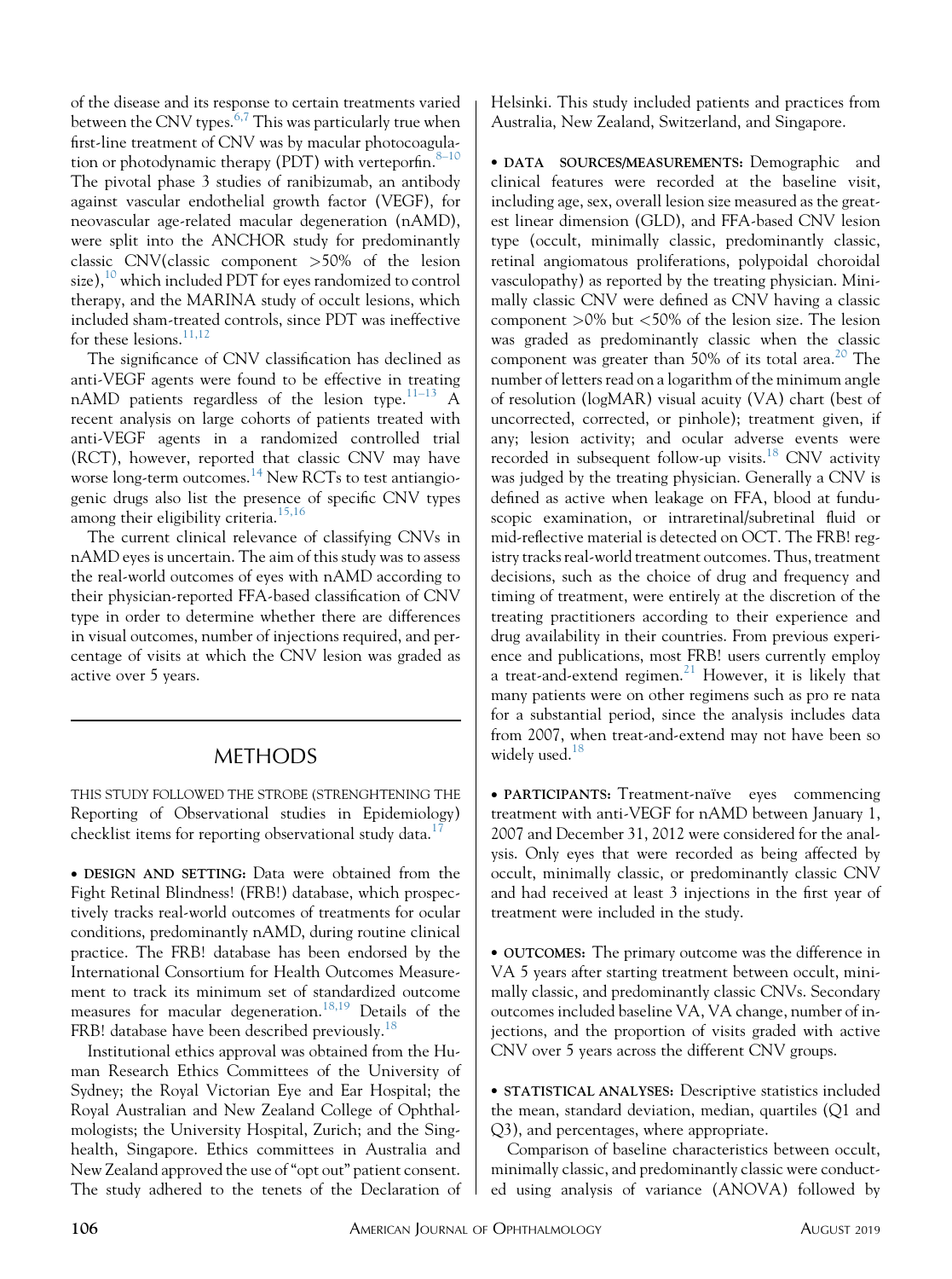pairwise comparisons. Within each group, change in VA was analyzed using paired t tests. Unadjusted VA at 5 years was compared across the 3 groups using ANOVA with pairwise comparisons. Adjusted VA at 5 years was compared across lesion types using multivariate mixed-effects regression models adjusted for age, baseline VA, and lesion size (fixed-effects), and clustering by patient and practice (random-effects). Five-year VA outcomes over time were visualized using locally weighted scatterplot smoothing curves for observed data and predicted values from longitudinal generalized additive models adjusted for baseline vision using all visit data, including noncompleters. Mixed-effects logistic regression models adjusted for age, baseline VA, and lesion size (fixed-effects), and clustering by patient and practice (random-effects), were used to compare the overall proportion of visits in which the lesion was graded as active. Time to first inactivation (first visit after baseline when the lesion was graded as inactive) was compared between cases and controls using a Kaplan-Meier survival analysis. Analyses of VA included the last observation carried forward of all noncompleters unless otherwise specified.

P values were adjusted for pairwise comparisons using the Holm-Bonferroni correction. All statistical analyses were conducted using R V.3.4.2 with the lme4 (V 1.1-14) package for mixed-effects regression analysis and the survival (V 2.41-3) package for Kaplan-Meier survival analysis.<sup>22–2</sup>

### RESULTS

A TOTAL OF 2207 TREATMENT-NAÏVE EYES DIAGNOSED WITH either occult, minimally classic, or predominantly classic CNV that were started on anti-VEGF treatment between January 1, 2007 and December 31, 2012 were identified from the FRB! registry. Of these, 278 eyes were excluded because they did not receive at least 3 injections. The remaining 1929 eyes from 1730 subjects fulfilled the inclusion criteria and were enrolled into the study. Of these, 1196 (62%) were graded as having occult CNV, 289 (15%) minimally classic, and 444 (23%) predominantly classic. Five years of treatment were completed by 517 (43.2%) eyes with occult CNV, 129 (44.6%) eyes with minimally classic CNV, and 165 (37.1%) with predominantly classic CNV.

 DEMOGRAPHIC CHARACTERISTICS: Baseline demographic characteristics are presented in[Table 1](#page-3-0). Visual acuity at baseline was significantly different across the 3 CNV types. Occult CNVs had significantly better VA than minimally and predominantly classic CNVs ( $P = .003$ , and  $P <$ .0001, respectively). The difference in VA between minimally and predominantly classic was also significant ( $P =$ .02). The GLD was significantly different across the groups (all  $P < .001$ ), with minimally classic eyes having the largest lesions, followed by occult and predominantly classic. There were more women than men in all the groups, but there were significantly more male patients in the predominantly classic compared to occult and minimally classic CNV groups. There was no difference in terms of age across the groups.

 VISUAL OUTCOMES AT 5 YEARS: Five-year outcomes are presented in [Table 2.](#page-3-0) Mean VA increased during the first year of treatment, then slowly declined in all groups. After 5 years of treatment, the change in VA compared to baseline was not significant in any of the 3 groups (all  $P > .27$ ). Eyes with occult CNVs had better VA at 5 years than eyes with minimally classic CNVs ( $P = .06$ ) and predominantly classic CNVs ( $P < .0001$ ; [Figure 1](#page-4-0)). This difference was not significant after adjusting for baseline VA ( $P = .36$ ; [Figure 2](#page-4-0)). In the multivariate model, subject age, baseline GLD, and baseline VA (all  $P < .0001$ ), but not CNV type, had a significant effect on the 5-year VA.

 LESION ACTIVITY AND INJECTION FREQUENCY: The time (median [Q1-Q3]) to the first grading of the CNV lesion as inactive was shortest in predominantly classic CNVs (106 [63-239] days), followed by occult (119 [64-287]) and then minimally classic (141 [84-304]) CNVs and was significantly different between CNV types ( $P = .05$ , [Figure 3\)](#page-4-0). Predominantly classic lesions were overall less active than occult (49% vs 56% of visits,  $P = .009$ ) and minimally classic lesions (49% vs 54% of visits,  $P = .006$ ) over the 5 years of follow-up. During the first 12 months of treatment, the proportion of visits with ''active'' lesions was 68% in the minimally classic group,followed by 65% in the occult and 60% in the predominantly classic group. During the second year, the group with the highest proportion of visits with ''active'' lesions had become occult CNVs (54%), followed by minimally classic (51%) and predominantly classic (43%). This ranking remained consistent during the following years [\(Figure 4](#page-5-0)A).

Injection frequency over 5 years was analyzed only for eyes completing 5 years of follow-up. The number of injections (median [Q1-Q3]) received in 5 years of treatment was 30 [22-40] in the occult group, 29 [22-37] in the minimally classic group, and 29 [23-38] in the predominantly classic group. All eyes, regardless of the lesion type, received a higher number of injections during the first year of treatment (8 [7-10] in the occult group, 8 [6-10] in the minimally classic group, and 9 [7-10] in the predominantly classic group). The number of treatments dropped to a median of 5-6 during the following years in all groups [\(Figure 4B](#page-5-0)).

### DISCUSSION

IN THIS STUDY, WE HAVE ANALYZED THE LONG-TERM, REALworld outcomes of nAMD eyes treated with intravitreal injections of VEGF inhibitors according to their angiographic CNV lesion type. We found that occult CNVs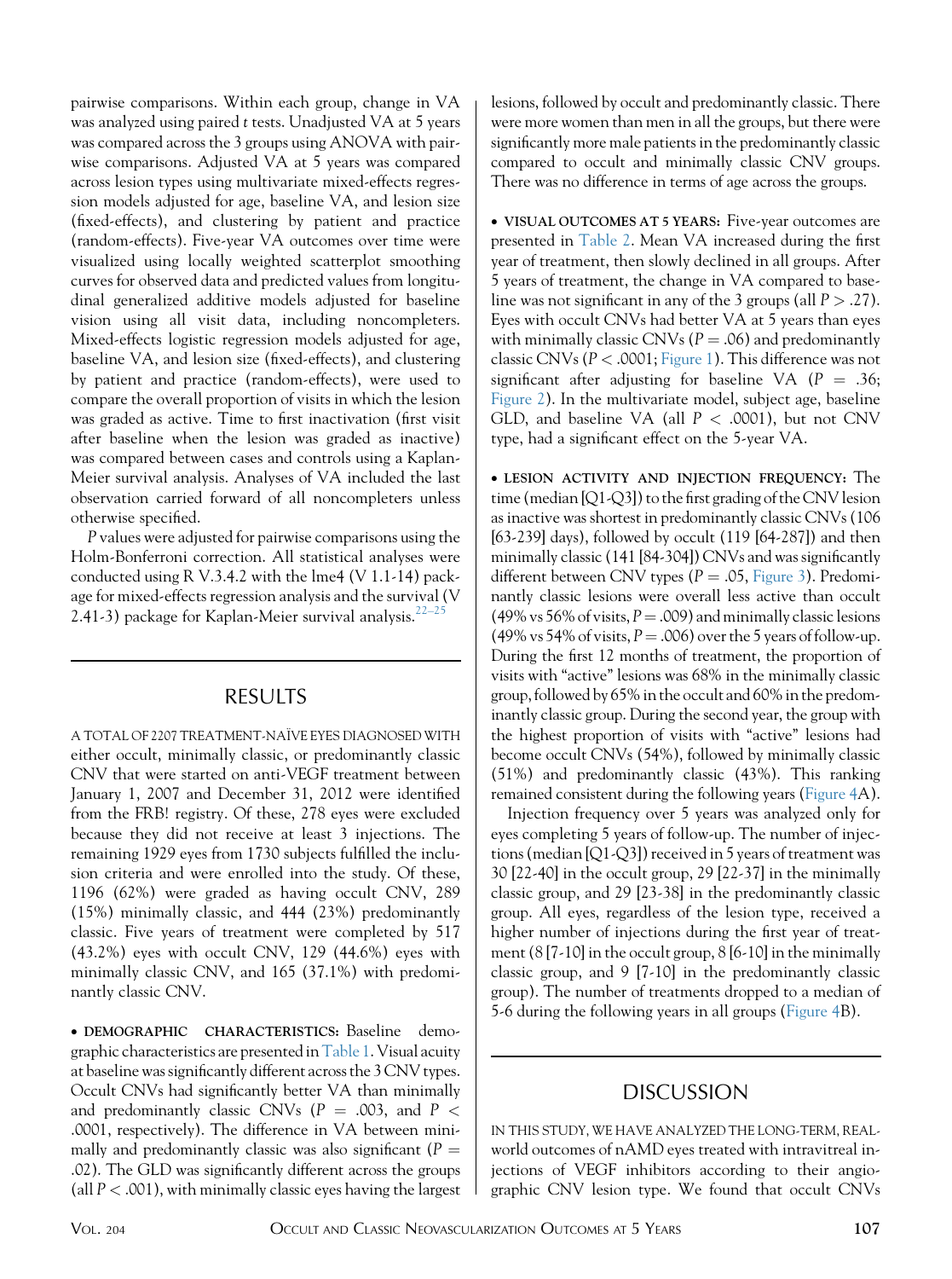|  |  |  |  |  | <b>TABLE 1.</b> Baseline Features of the 3 Choroidal Neovascularization Types |  |
|--|--|--|--|--|-------------------------------------------------------------------------------|--|
|--|--|--|--|--|-------------------------------------------------------------------------------|--|

<span id="page-3-0"></span>

|                                                                                         | Occult             | Minimally Classic | <b>Predominantly Classic</b> | O vs MC<br>$P$ Value <sup>a</sup> | O vs PC<br>$P$ Value <sup>a</sup> | MC vs PC<br>$P$ Value <sup>a</sup> |
|-----------------------------------------------------------------------------------------|--------------------|-------------------|------------------------------|-----------------------------------|-----------------------------------|------------------------------------|
| Eyes, n                                                                                 | 1196               | 289               | 444                          |                                   |                                   |                                    |
| Patients, n                                                                             | 1035               | 276               | 419                          |                                   |                                   |                                    |
| Age, mean years (SD, range)                                                             | 79.6 (7.9, 52-101) | 79.5 (7.3, 58-98) | 79.8 (7.7, 53-101)           | .98                               | .84                               | .85                                |
| Sex. % male                                                                             | 32.9               | 34.6              | 43.7                         | .85                               | $.0002*$                          | $.03*$                             |
| Baseline VA, mean letters (SD)                                                          | 56.9 (17.5)        | 52.9 (19.7)       | 49.2 (19.9)                  | $.003*$                           | $< .0001*$                        | $.02*$                             |
| VA $<$ 35 letters, $%$                                                                  | 11.3               | 16.3              | 25.5                         |                                   |                                   |                                    |
| VA $\geq$ 70 letters, %                                                                 | 27.5               | 22.5              | 19.1                         |                                   |                                   |                                    |
| Lesion size, mean $\mu$ m (SD)                                                          | 2551.1 (1614.9)    | 2984.7 (1861.9)   | 2165.5 (1345.6)              | $.0001*$                          | $.0001*$                          | $< 0.001*$                         |
| $MC =$ minimally classic; $O =$ occult; PC = predominantly classic; VA = visual acuity. |                    |                   |                              |                                   |                                   |                                    |

*P* values designated by asterisk (\*) indicates statistical significance.

*a* Pairwise comparisons were adjusted for using Tukey's honestly significant difference correction.

| <b>TABLE 2.</b> Five-Year Outcomes of the 3 Choroidal Neovascularization Types |  |
|--------------------------------------------------------------------------------|--|
|--------------------------------------------------------------------------------|--|

|                                                       | Occult                     | Minimally Classic      | <b>Predominantly Classic</b> | O vs MC<br>$P$ Value <sup>b</sup> | O vs PC<br>$P$ Value <sup>b</sup> | MC vs PC<br>$P$ Value <sup>b</sup> |  |
|-------------------------------------------------------|----------------------------|------------------------|------------------------------|-----------------------------------|-----------------------------------|------------------------------------|--|
| Median (Q1, Q3) days follow-up                        | 1637 (908, 2267)           | 1635 (896, 2240)       | 1379 (657, 2056)             |                                   |                                   |                                    |  |
| VA, mean letters (SD)                                 | 56.7 (22.2)                | 53.2 (22.9)            | 50.4 (24.9)                  | .06                               | $< .0001*$                        | .25                                |  |
| VA change from baseline, mean (95% CI)                | $-0.24$ ( $-0.92$ to 1.39) | $0.01$ (-2.62 to 2.60) | 1.19 (-3.31 to 0.93)         | .98                               | .44                               | .74                                |  |
| VA $\leq$ 35 letters, %                               | 18.2                       | 23.1                   | 27.0                         |                                   |                                   |                                    |  |
| VA $\geq 70$ letters, %                               | 35.2                       | 31.8                   | 27.4                         |                                   |                                   |                                    |  |
| 5 years completers, n (%)                             | 517 (43.2)                 | 129 (44.6)             | 165 (37.1)                   |                                   |                                   |                                    |  |
| Injections, median $(Q1-Q3)^a$                        | $30(22-40)$                | 29 (22-37)             | 29 (23-38)                   |                                   |                                   |                                    |  |
| Overall proportion of visits with active<br>lesion, % | 56                         | 54                     | 49                           | .32                               | $.009*$                           | $.004*$                            |  |

*P* values designated by asterisk (\*) indicates statistical significance.

 $MC =$  minimally classic; O = occult; PC = predominantly classic; Q1 = 25% quartile; Q3 = 75% quartile.

*a* Values calculated on 5-year completers only.

*b* Pairwise comparisons were adjusted for using Tukey's honestly significant difference correction.

had better baseline and final VA compared to other lesions, but treatment requirements and efficacy were similar for all CNV types, with no difference in VA at 5 years found between occult, minimally classic, and predominantly classic CNVs after adjusting for baseline VA. This suggests that prompt detection of nAMD and initiation of treatment is crucial to obtain better outcomes and that knowledge of the CNV type does not affect clinical management or outcome when adequate treatment is administered.

We did not attempt to match the 3 groups with different lesion types at baseline in this analysis. This allowed us to compare the baseline features of eyes affected by different CNV types. As previously reported, the mean age of patients was similar across the 3 groups and about two thirds of all patients were women.<sup>[3](#page-6-0)</sup> Interestingly, the proportion of male patients was significantly higher in the predomi-

nantly classic group compared to the other groups. A similar trend, although not statistically significant, was found in an analysis comparing the VIP and TAP trials of PDT with verteporfin.<sup>[26](#page-7-0)</sup> We have no definite explanation for this finding, but sex-related variations in the composition and anatomy of the Bruch membrane, angiogenic cytokine distribution, and antigen distribution in and around the Bruch membrane may occur.<sup>[27](#page-7-0)</sup>

Baseline lesion size varied significantly among the 3 groups, with the minimally classic CNVs having the largest GLD, followed by occult and predominantly classic CNVs. This result has been previously reported<sup>[26](#page-7-0)</sup> and can be explained by the different patterns of growth of the different types of CNV. Briefly, occult CNVs originate with multiple sites of ingrowth from the choriocapillaris through the Bruch membrane and expand following the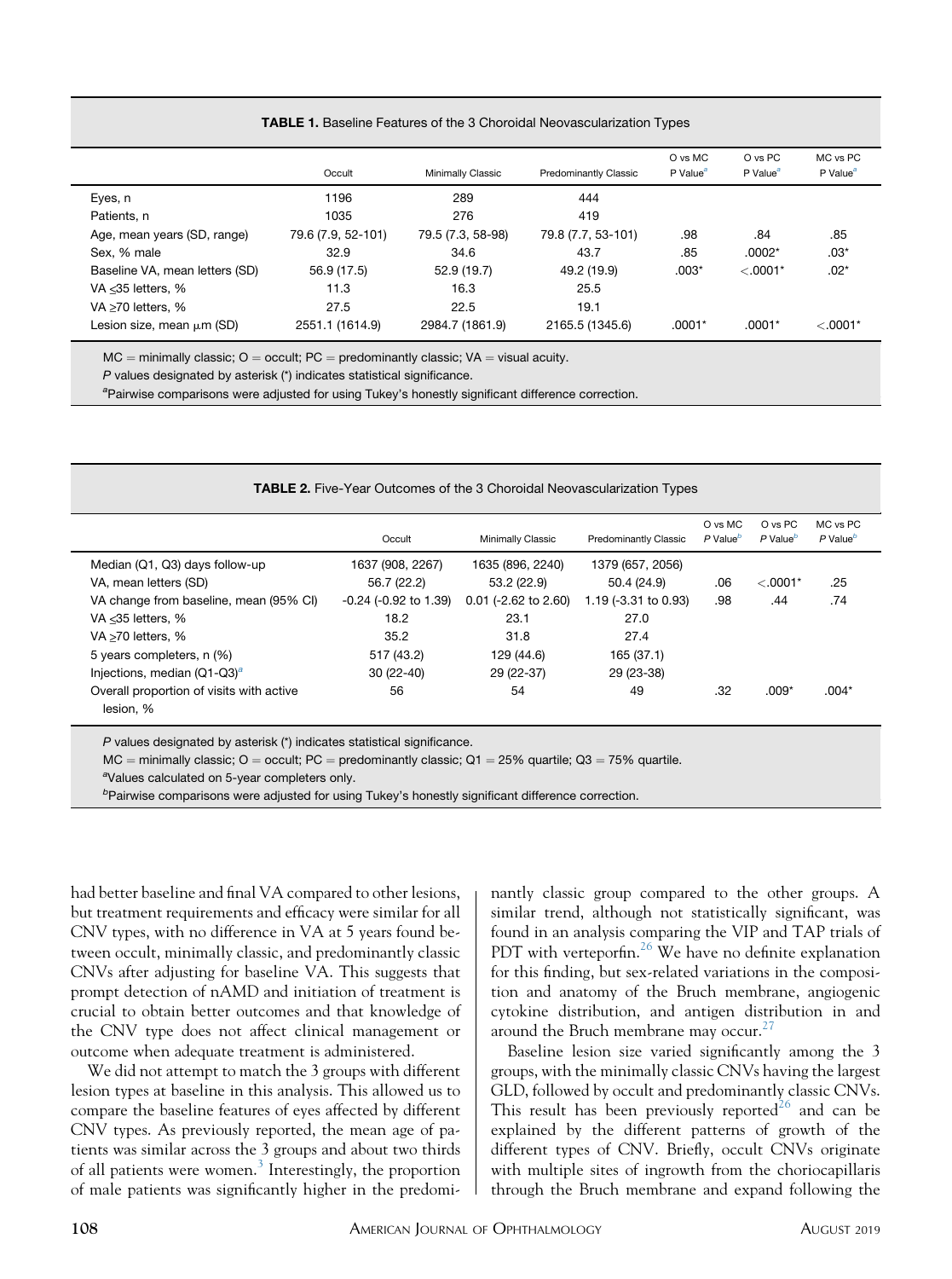<span id="page-4-0"></span>

FIGURE 1. Locally weighted scatterplot smoothing curve, using last observation carried forward for noncompleters, describing visual acuity changes over 5 years of follow-up in the 3 types of choroidal neovascularizations. Min.  $=$  minimally;  $Pred. = predominantly.$ 



FIGURE 2. Predicted visual acuity (VA) from longitudinal generalized additive models over 5 years of follow-up in eyes with the 3 types of choroidal neovascularizations after adjusting for baseline VA. Min.  $=$  minimally; Pred.  $=$  predominantly.

natural cleavage plane between the Bruch membrane and the RPE; thus they may become quite large before they cause visual symptoms. By contrast, classic CNVs break into the subretinal space through a focal defect in the RPE and quickly damage the overlaying retina directly.<sup>[27](#page-7-0)</sup> Minimally classic CNVs occur when a classic lesion generates from a preexisting occult CNV, with the combination of the 2 accounting for the largest size.

Mean baseline VA was significantly higher at baseline and throughout 5 years in the occult CNV group than in the minimally and predominantly classic groups. It is known that the lesion location in relation to the fovea does not vary in the 3 CNV types<sup>5</sup>; however, lower VA in eyes with classic CNV has been previously reported.<sup>[26](#page-7-0)</sup>



FIGURE 3. Kaplan-Meier analysis of time to first grading of lesion as "inactive." Min.  $=$  minimally; Pred.  $=$  predominantly.

Similar to the GLD, this can be explained by the different location of the new vessels and their relationship with the overlying retina. While the fine network of new vessels growing between the Bruch membrane and the RPE seen in occult CNVs could nutritionally support the RPE and outer retina, when the neovascular complex sprouts into the subretinal space it invariably alters the photoreceptors' function and consequently affects vision. $<sup>2</sup>$ </sup>

Visual acuity change followed the same pattern through the years regardless of the lesion type in the present study (Figure 1). After the initiation of treatment, VA improved during the first 12 to 24 months and then slowly decreased. After 5 years, there was no significant difference in mean VA from baseline in any of the groups. This is similar to previous reports of long-term outcomes of nAMD treated with anti-VEGF in real-life settings.<sup>[28,29](#page-7-0)</sup> Since occult CNVs started with significantly better mean VA and the VA change was similar in all the groups, occult CNV had better vision than the other groups at the end of the study, but final VA was the same for all groups after adjusting for baseline VA. Subject age, lesion size, baseline VA, and CNV type have all been widely reported to influence visual outcomes in nAMD.<sup>[30–33](#page-7-0)</sup> Our analysis, by contrast, found that the CNV type affects long-term outcomes only indirectly by affecting baseline VA. Only the age of the subject, the size of the lesion, and the baseline VA in fact had a significant independent effect on the VA at 5 years in the multivariate analysis of the present study. This result again highlights that early detection and prompt treatment are crucial to obtain better visual outcomes long term in eyes with nAMD irrespective of the lesion type.

The time to the first visit graded as inactive, based on the treating physician evaluation, was significantly different across the 3 groups. Predominantly classic lesions tended to respond faster to anti-VEGF treatment than occult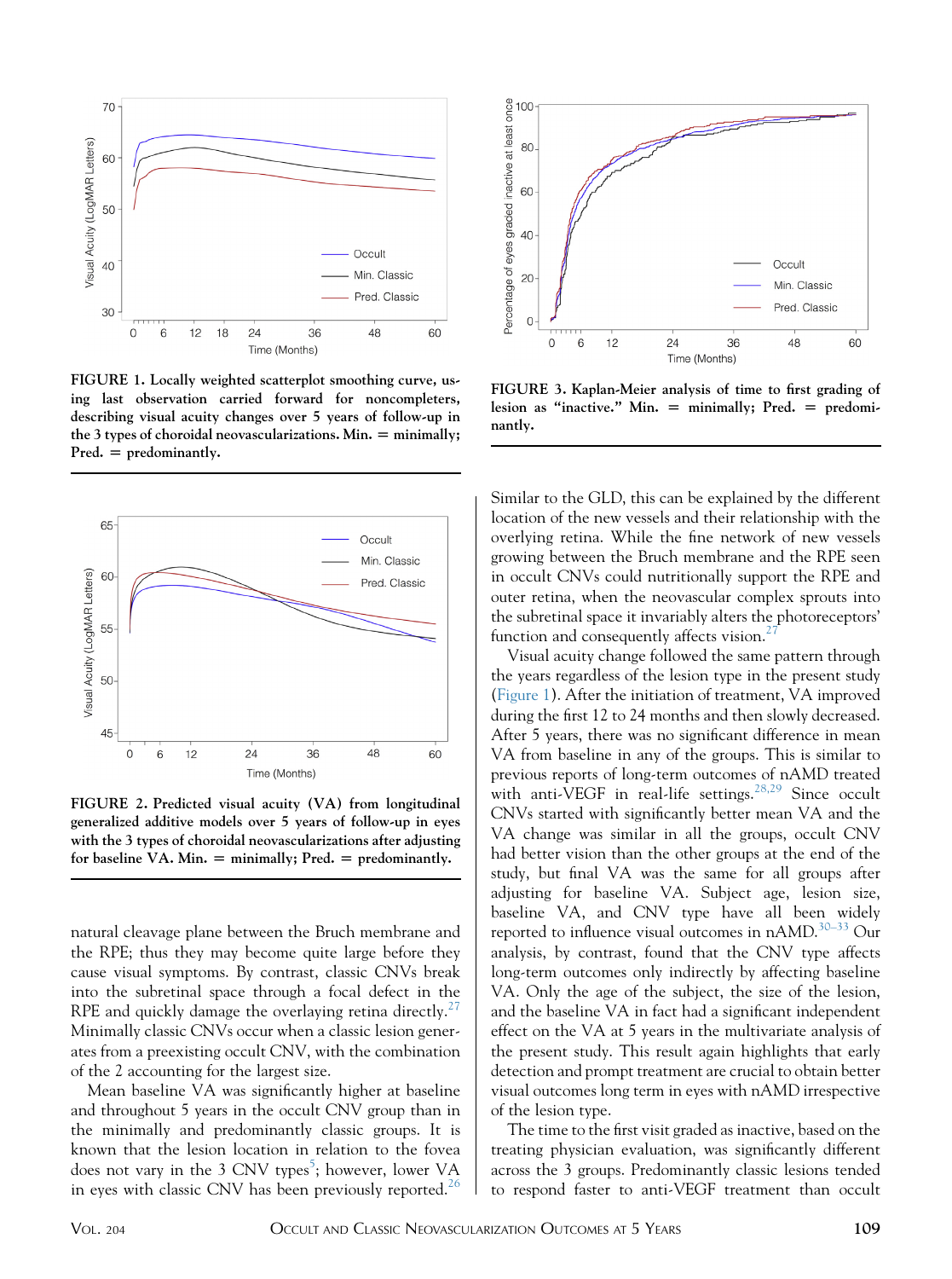<span id="page-5-0"></span>

FIGURE 4. Lesion activity (A) and number of treatments received (B) over the 5 years of follow-up in the 3 different types of choroidal neovascularizations. Min.  $=$  minimally;  $nAMD$  = neovascular age-related macular degeneration; Pred.  $=$  predominantly.

and minimally classic lesions. This difference had been pre-viously reported by our group<sup>[34](#page-7-0)</sup> and is likely related to the lesion size and the location of the neovascular complex in relation to the RPE and the consequent exposure to the drug delivered into the vitreous cavity. The intact RPE over occult CNV is the likely reason for these lesions to remain somewhat more active through the years of follow-up than classic CNVs. Despite these differences, the median number of injections was similar among the 3 groups. This also suggests that anti-VEGF drugs have similar efficacy in nAMD for all lesion types. $11-13$ 

Our study has some limitations. First, according to the FRB! registry procedures, the classification of the lesions was based on physicians' judgment without a standardized imaging protocol and a centralized reading center.<sup>[18](#page-7-0)</sup> This may have resulted in the mistaken inclusion of some type 3 lesions in the analysis. The registry categories for types

of neovascularization are based on the angiographic classification, but clinicians now also routinely perform OCT scans when they diagnose the condition, which would reduce the risk of misclassification of type 3 lesions.<sup>[5](#page-6-0)</sup> Second, our analysis did not include atypical nAMD such as type 3 neovascularization and polypoidal choroidal vasculopathy because of the relatively small number of eyes diagnosed with such lesions that have been followed for 5 years in the FRB! database. The drop-out rates at 5 years were high, as is usually the case for observational studies, and unevenly distributed, with the predominantly classic group losing the highest proportion of patients over 5 years. This may be because eyes with classic lesions started with lower baseline VA and had inferior outcomes as a result. Since tracking of subretinal fibrosis and atrophy was only added to the FRB! registry in April 2016, we cannot say when these events started, or whether they were even present at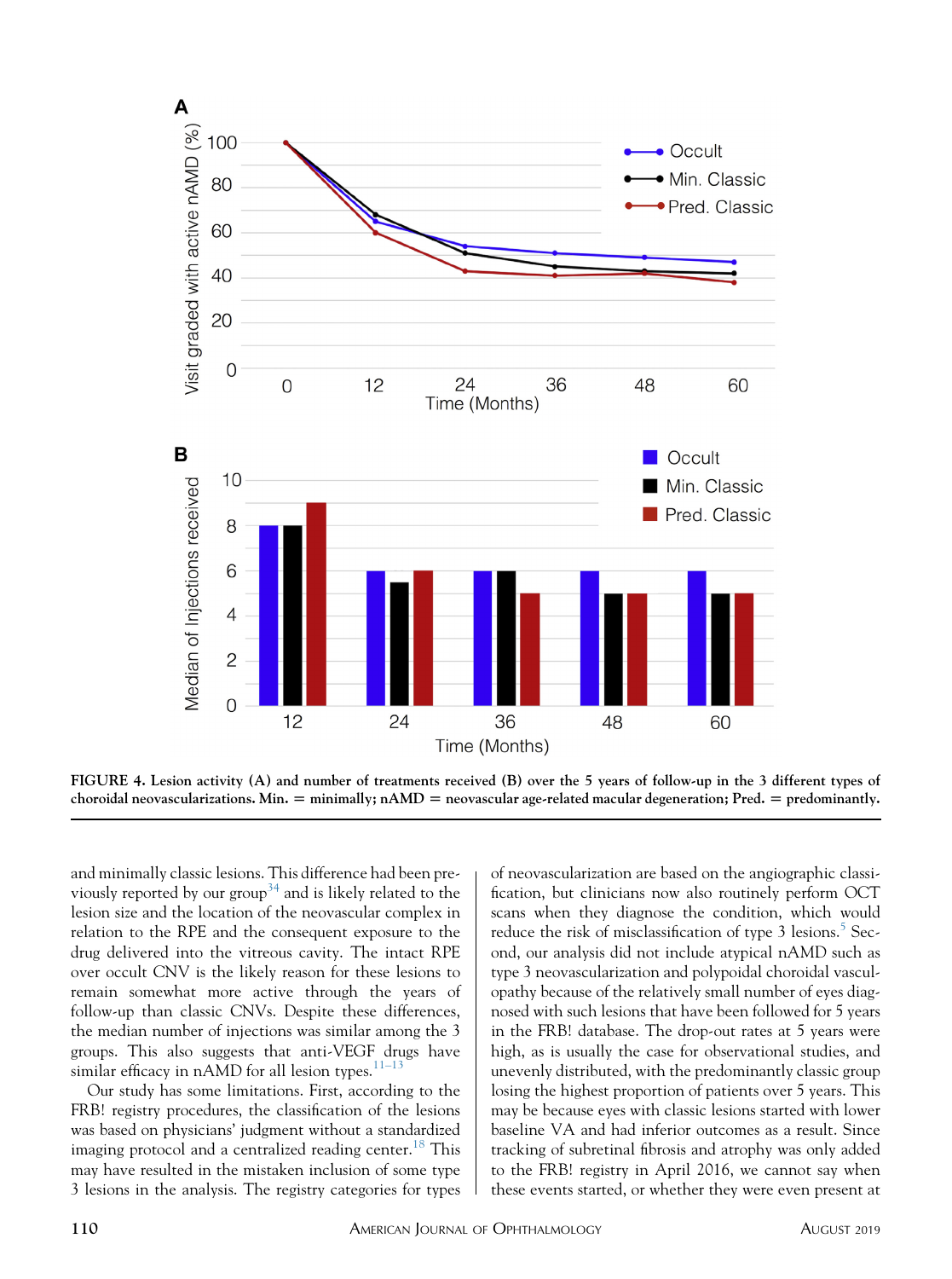<span id="page-6-0"></span>baseline, in eyes that started treatment before then. Their development could be unevenly distributed in the different CNV types, which might explain why classic CNVs had worse vision. Finally, the eyes included in our study could have received bevacizumab, ranibizumab, or aflibercept according to the treating physician's choice. The uneven proportion of eyes treated with the 3 agents, the relatively more recent availability of aflibercept than the other drugs, and the high percentage of subjects treated with more than 1 anti-VEGF agent through the years of follow-up (switching) prevented us from analyzing the long-term effect of different drugs on specific CNV types.

To conclude, eyes with occult CNV lesions overall had a better VA at 5 years than other CNV types, mainly because of the better starting VA, but the VA change was similar across the different lesion types. Five-year outcomes were only affected by the subject age, lesion size, and baseline VA, not by the lesion type. Lesion activity was slightly higher in occult CNVs, but the number of treatments received was not affected by the lesion type. While the identification of atypical neovascular lesions such as type 3 neovascularization or polypoidal choroidal vasculopathy may still be relevant in the anti-VEGF era,  $35,36$  the traditional classification of CNV lesions into occult, minimally classic, or predominantly classic appears irrelevant to patient management and long-term outcomes in subjects with nAMD treated with anti-VEGF injections in a real-world setting.

FINANCIAL SUPPORT: THE FIGHT RETINAL BLINDNESS! PROJECT IS SUPPORTED BY A GRANT FROM THE MACULAR DISEASE Foundation Australia and unrestricted educational grants from Bayer and Novartis. Financial Disclosures: Daniel Barthelmes and Mark Gillies are inventors of the software used to collect the data for this analysis. The following authors have no financial disclosures: Alessandro Invernizzi, Vuong Nguyen, Kelvin Teo, Adrian Fung, and Andrea Vincent. All authors attest that they meet the current ICMJE criteria for authorship.

The Fight Retinal Blindness! Investigators: Auckland District Health Board, New Zealand (Dr D. Squirrell); Cairns Eye Surgery, Queensland (Dr A. Field); Canberra Hospital, Australian Capital Territory (Dr C. Dayajeewa, Dr J. Wells, Dr R. Essex); Central Coast Eye Specialist, New South Wales (Dr S. Young); Centre for Eye Research Australia, Victoria (Professor R. Guymer); Coastwide Eye Surgery, New South Wales (Dr R. Ferrier); Crest Eye Associates, New Zealand (Dr J. Ah-Chan); Doncaster Eye Center, Victoria (Dr L. Chow); Dr Nadia Wittles Practice, South Australia (Dr N. Wittles); Eye Associates, New South Wales (Dr M. Gillies, Dr A. Hunt); Eye Surgeons Miranda, New South Wales (Dr A. Hunt); Eyemedics (Wayville), South Australia (Dr K. Billing, Dr J. Chen, Dr J. Landers, Dr S. Lake, Dr M. Perks, Dr R. Phillips, Dr N. Saha); Gladesville Eye Specialists, New South Wales (Dr S. Young); Hornsby Eye Specialists, New South Wales (Dr S. Lal); Les Manning Practice, Queensland (Dr L. Manning); Lions Eye Institute, Western Australia (Professor I. McAllister); Marsden Eye Specialists, New South Wales (Dr J. Arnold); Mona Vale Eye Centre, New South Wales (Dr C. Lim); Nepean Valley Eye Surgeons, New South Wales (Dr G. Banerjee); Retina Associates, New South Wales (Associate Professor S. Fraser-Bell, Associate Professor A. Fung, Professor A. Hunyor, Dr C. Younan); Retina Specialists, New Zealand (Dr R. Barnes, Dr A. Vincent); Specialist Eye Group, Victoria (Dr L. Chow); Sydney Eye Hospital, New South Wales; University Hospital Zurich, Switzerland (Dr D. Barthelmes); Victoria Parade Eye Consultants, Victoria (Dr M. Daniell, Professor R. Guymer, Dr A. Harper, Dr L. Lim, Dr J. O'Day).

### REFERENCES

- 1. [Subfoveal neovascular lesions in age-related macular degen](http://refhub.elsevier.com/S0002-9394(19)30097-2/sref1)[eration. Guidelines for evaluation and treatment in the mac](http://refhub.elsevier.com/S0002-9394(19)30097-2/sref1)[ular photocoagulation study. Macular Photocoagulation](http://refhub.elsevier.com/S0002-9394(19)30097-2/sref1) Study Group. Arch Ophthalmol [1991;109\(9\):1242–1257](http://refhub.elsevier.com/S0002-9394(19)30097-2/sref1).
- 2. [Grossniklaus HE, Gass JD. Clinicopathologic correlations of](http://refhub.elsevier.com/S0002-9394(19)30097-2/sref2) [surgically excised type 1 and type 2 submacular choroidal](http://refhub.elsevier.com/S0002-9394(19)30097-2/sref2) [neovascular membranes.](http://refhub.elsevier.com/S0002-9394(19)30097-2/sref2) Am J Ophthalmol 1998;126(1): [59–69.](http://refhub.elsevier.com/S0002-9394(19)30097-2/sref2)
- 3. [Bressler NM, Bressler SB, Fine SL. Age-related macular](http://refhub.elsevier.com/S0002-9394(19)30097-2/sref3) degeneration. Surv Ophthalmol [1988;32\(6\):375–413](http://refhub.elsevier.com/S0002-9394(19)30097-2/sref3).
- 4. [Freund KB, Zweifel SA, Engelbert M. Do we need a new clas](http://refhub.elsevier.com/S0002-9394(19)30097-2/sref4)[sification for choroidal neovascularization in age-related mac](http://refhub.elsevier.com/S0002-9394(19)30097-2/sref4)ular degeneration? Retina [2010;30\(9\):1333–1349](http://refhub.elsevier.com/S0002-9394(19)30097-2/sref4).
- 5. [Jung JJ, Chen CY, Mrejen S, et al. The incidence of neovas](http://refhub.elsevier.com/S0002-9394(19)30097-2/sref5)[cular subtypes in newly diagnosed neovascular age-related](http://refhub.elsevier.com/S0002-9394(19)30097-2/sref5) [macular degeneration.](http://refhub.elsevier.com/S0002-9394(19)30097-2/sref5) Am J Ophthalmol 2014;158(4): [769–779.e762](http://refhub.elsevier.com/S0002-9394(19)30097-2/sref5).
- 6. [Stevens TS, Bressler NM, Maguire MG, et al. Occult](http://refhub.elsevier.com/S0002-9394(19)30097-2/sref6) [choroidal neovascularization in age-related macular degener](http://refhub.elsevier.com/S0002-9394(19)30097-2/sref6)[ation. A natural history study.](http://refhub.elsevier.com/S0002-9394(19)30097-2/sref6) Arch Ophthalmol 1997;115(3): [345–350](http://refhub.elsevier.com/S0002-9394(19)30097-2/sref6).
- 7. [Occult choroidal neovascularization. Influence on visual](http://refhub.elsevier.com/S0002-9394(19)30097-2/sref7) [outcome in patients with age-related macular degeneration.](http://refhub.elsevier.com/S0002-9394(19)30097-2/sref7) [Macular Photocoagulation Study Group.](http://refhub.elsevier.com/S0002-9394(19)30097-2/sref7) Arch Ophthalmol [1996;114\(4\):400–412.](http://refhub.elsevier.com/S0002-9394(19)30097-2/sref7)
- 8. [Laser photocoagulation of subfoveal recurrent neovascular](http://refhub.elsevier.com/S0002-9394(19)30097-2/sref8) [lesions in age-related macular degeneration. Results of a ran](http://refhub.elsevier.com/S0002-9394(19)30097-2/sref8)[domized clinical trial. Macular Photocoagulation Study](http://refhub.elsevier.com/S0002-9394(19)30097-2/sref8) Group. Arch Ophthalmol [1991;109\(9\):1232–1241](http://refhub.elsevier.com/S0002-9394(19)30097-2/sref8).
- 9. [Laser photocoagulation of subfoveal neovascular lesions in](http://refhub.elsevier.com/S0002-9394(19)30097-2/sref9) [age-related macular degeneration. Results of a randomized](http://refhub.elsevier.com/S0002-9394(19)30097-2/sref9) [clinical trial. Macular Photocoagulation Study Group.](http://refhub.elsevier.com/S0002-9394(19)30097-2/sref9) Arch Ophthalmol [1991;109\(9\):1220–1231](http://refhub.elsevier.com/S0002-9394(19)30097-2/sref9).
- 10. [Photodynamic therapy of subfoveal choroidal neovasculariza](http://refhub.elsevier.com/S0002-9394(19)30097-2/sref10)[tion in age-related macular degeneration with verteporfin:](http://refhub.elsevier.com/S0002-9394(19)30097-2/sref10) [one-year results of 2 randomized clinical trials–TAP report.](http://refhub.elsevier.com/S0002-9394(19)30097-2/sref10) [Treatment of age-related macular degeneration with photo](http://refhub.elsevier.com/S0002-9394(19)30097-2/sref10)[dynamic therapy \(TAP\) Study Group.](http://refhub.elsevier.com/S0002-9394(19)30097-2/sref10) Arch Ophthalmol [1999;117\(10\):1329–1345.](http://refhub.elsevier.com/S0002-9394(19)30097-2/sref10)
- 11. [Brown DM, Kaiser PK, Michels M, et al. Ranibizumab versus](http://refhub.elsevier.com/S0002-9394(19)30097-2/sref11) [verteporfin for neovascular age-related macular degeneration.](http://refhub.elsevier.com/S0002-9394(19)30097-2/sref11) N Engl J Med [2006;355\(14\):1432–1444.](http://refhub.elsevier.com/S0002-9394(19)30097-2/sref11)
- 12. [Chang TS, Bressler NM, Fine JT, Dolan CM, Ward J,](http://refhub.elsevier.com/S0002-9394(19)30097-2/sref12) [Klesert TR. Improved vision-related function after ranibizu](http://refhub.elsevier.com/S0002-9394(19)30097-2/sref12)[mab treatment of neovascular age-related macular degenera](http://refhub.elsevier.com/S0002-9394(19)30097-2/sref12)[tion: results of a randomized clinical trial.](http://refhub.elsevier.com/S0002-9394(19)30097-2/sref12) Arch Ophthalmol [2007;125\(11\):1460–1469.](http://refhub.elsevier.com/S0002-9394(19)30097-2/sref12)
- 13. [Heier JS, Brown DM, Chong V, et al. Intravitreal aflibercept](http://refhub.elsevier.com/S0002-9394(19)30097-2/sref13) [\(VEGF trap-eye\) in wet age-related macular degeneration.](http://refhub.elsevier.com/S0002-9394(19)30097-2/sref13) Ophthalmology [2012;119\(12\):2537–2548.](http://refhub.elsevier.com/S0002-9394(19)30097-2/sref13)
- 14. [Daniel E, Pan W, Ying GS, et al. Development and course](http://refhub.elsevier.com/S0002-9394(19)30097-2/sref14) [of scars in the Comparison of Age-related Macular](http://refhub.elsevier.com/S0002-9394(19)30097-2/sref14)